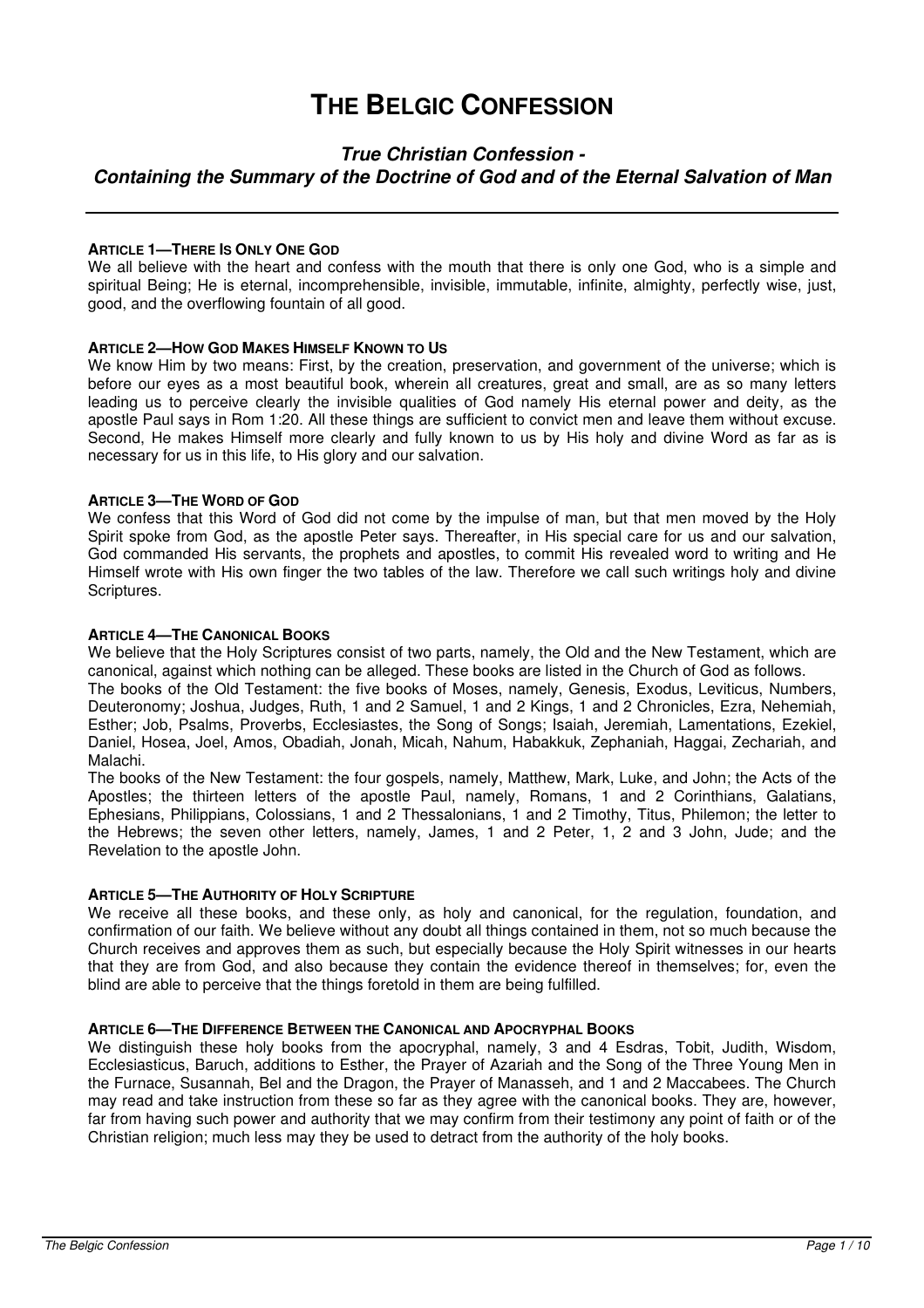# **ARTICLE 7—THE SUFFICIENCY OF HOLY SCRIPTURE**

We believe that this Holy Scripture fully contains the will of God and that all that man must believe in order to be saved is sufficiently taught therein. The whole manner of worship which God requires of us is written in it at length. It is therefore unlawful for any one, even for an apostle, to teach otherwise than we are now taught in Holy Scripture: yes, even if it be an angel from heaven, as the apostle Paul says. Since it is forbidden to add to or take away anything from the Word of God, it is evident that the doctrine thereof is most perfect and complete in all respects.

We may not consider any writings of men, however holy these men may have been, of equal value with the divine Scriptures; nor ought we to consider custom, or the great multitude, or antiquity, or succession of times and persons, or councils, decrees or statutes, as of equal value with the truth of God, since the truth is above all; for all men are of themselves liars, and lighter than a breath. We therefore reject with all our heart whatever does not agree with this infallible rule, as the apostles have taught us: Test the spirits to see whether they are of God. Likewise: If any one comes to you and does not bring this doctrine, do not receive him into your house or give him any greeting.

#### **ARTICLE 8—GOD IS ONE IN ESSENCE, YET DISTINGUISHED IN THREE PERSONS**

According to this truth and this Word of God, we believe in one only God, who is one single essence, in which are three persons, really, truly, and eternally distinct according to their incommunicable properties; namely, the Father, the Son, and the Holy Spirit. The Father is the cause, origin, and beginning of all things visible and invisible. The Son is the Word, the wisdom, and the image of the Father. The Holy Spirit is the eternal power and might who proceeds from the Father and the Son. Nevertheless, God is not by this distinction divided into three, since the Holy Scriptures teach us that the Father, the Son, and the Holy Spirit each has His personal existence, distinguished by Their properties; but in such a way that these three persons are but one only God.

It is therefore evident that the Father is not the Son, nor the Son the Father, and likewise the Holy Spirit is neither the Father nor the Son. Nevertheless, these persons thus distinguished are not divided, nor intermixed; for the Father has not assumed our flesh and blood, neither has the Holy Spirit, but the Son only. The Father has never been without His Son, or without His Holy Spirit. For They are all three co-eternal and co-essential. There is neither first nor last; for They are all three one, in truth, in power, in goodness, and in mercy.

#### **ARTICLE 9—SCRIPTURE PROOF OF THIS DOCTRINE**

All this we know both from the testimonies of Holy Scripture and from the respective works of the three Persons, and especially those we perceive in ourselves. The testimonies of Scripture which lead us to believe this Holy Trinity are written in many places of the Old Testament. It is not necessary to mention them all; it is sufficient to select some with discretion.

In the book of Genesis God says: Let Us make man in our image after our likeness .... So God created man in His own image ...; male and female He created them. Also: Behold, the man has become like one of Us. From God's saying, Let Us make man in Our image, it appears that there are more divine persons than one; and when He says, God created, He indicates that there is one God. It is true, He does not say how many persons there are, but what seems to be somewhat obscure in the Old Testament is very plain in the New Testament. For when our Lord was baptized in the river Jordan, the voice of the Father was heard, who said, This is My beloved Son; the Son was seen in the water, and the Holy Spirit descended upon Him in bodily form as a dove. For the baptism of all believers Christ prescribed this formula: Baptize all nations into the Name of the Father, and of the Son, and of the Holy Spirit. In the gospel according to Luke the angel Gabriel thus addressed Mary, the mother of our Lord: The Holy Spirit will come upon you, and the power of the Most High will overshadow you; therefore the child to be born will be called holy, the Son of God. Likewise: The grace of the Lord Jesus Christ and the love of God and the fellowship of the Holy Spirit be with you all. In all these places we are fully taught that there are three persons in one only divine essence.

Although this doctrine far surpasses all human understanding, nevertheless in this life we believe it on the ground of the Word of God, and we expect to enjoy its perfect knowledge and fruit hereafter in heaven.

Moreover, we must observe the distinct offices and works of these three Persons towards us. The Father is called our Creator by His power; the Son is our Saviour and Redeemer by His blood; the Holy Spirit is our Sanctifier by His dwelling in our hearts. The doctrine of the Holy Trinity has always been maintained and preserved in the true Church since the time of the apostles to this very day, over against Jews, Muslims, and against false Christians and heretics such as Marcion, Mani, Praxeas, Sabellius, Paul of Samosata, Arius, and such like, who have been justly condemned by the orthodox fathers. In this doctrine, therefore, we willingly receive the three creeds, of the Apostles, of Nicea, and of Athanasius; likewise that which in accordance with them is agreed upon by the early fathers.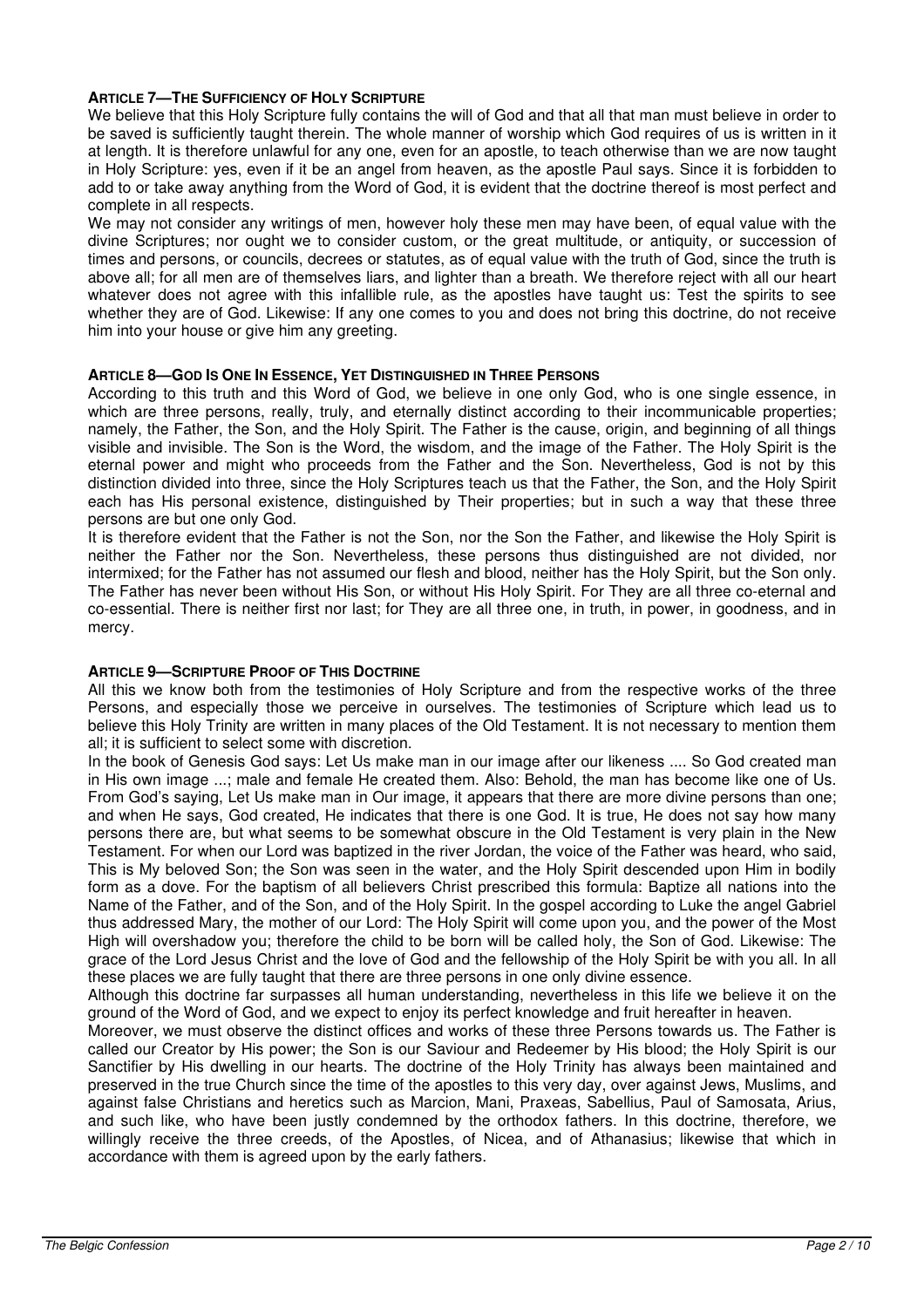## **ARTICLE 10—JESUS CHRIST TRUE AND ETERNAL GOD**

We believe that Jesus Christ according to His divine nature is the only begotten Son of God, begotten from eternity, not made, nor created—for then He would be a creature—but of the same essence with the Father, equally-eternal, who reflects the glory of God and bears the very stamp of His nature, and is equal to Him in all things. He is the Son of God, not only from the time that He assumed our nature but from all eternity, as these testimonies, when compared with each other, teach us: Moses says that God created the world; the apostle John says that all things were made by the Word which he calls God. The letter to the Hebrews says that God made the world through His Son; likewise the apostle Paul says that God created all things through Jesus Christ. Therefore it must necessarily follow that He who is called God, the Word, the Son, and Jesus Christ, did exist at that time when all things were created by Him. Therefore He could say, Truly, I say to you, before Abraham was, I am, and He prayed, Glorify Thou Me in Thy own presence with the glory which I had with Thee before the world was made. And so He is true, eternal God, the Almighty, whom we invoke, worship, and serve.

# **ARTICLE 11—THE HOLY SPIRIT TRUE AND ETERNAL GOD**

We believe and confess also that the Holy Spirit from eternity proceeds from the Father and the Son. He is neither made, created, nor begotten, but He can only be said to proceed from both. In order He is the third Person of the Holy Trinity, of one and the same essence, majesty, and glory with the Father and the Son, true and eternal God, as the Holy Scriptures teach us.

#### **ARTICLE 12—THE CREATION OF ALL THINGS, ESPECIALLY THE ANGELS**

We believe that the Father through the Word, that is, through His Son, has created out of nothing heaven and earth and all creatures, when it seemed good to Him, and that He has given to every creature its being, shape, and form, and to each its specific task and function to serve its Creator. We believe that He also continues to sustain and govern them according to His eternal providence and by His infinite power in order to serve man, to the end that man may serve his God.

He also created the angels good, to be His messengers and to serve His elect. Some of these have fallen from the exalted position in which God created them into everlasting perdition, but the others have by the grace of God remained steadfast and continued in their first state. The devils and evil spirits are so depraved that they are enemies of God and of all that is good. With all their might, they lie in wait like murderers to ruin the Church and all its members and to destroy everything by their wicked devices. They are therefore by their own wickedness sentenced to eternal damnation and daily expect their horrible torments.

Therefore we detest and reject the error of the Sadducees, who deny that there are any spirits and angels; and also the error of the Manichees, who say that the devils were not created, but have their origin of themselves, and that without having become corrupted, they are wicked by their own nature.

#### **ARTICLE 13—THE PROVIDENCE OF GOD**

We believe that this good God, after He had created all things, did not abandon them or give them up to fortune or chance, but that according to His holy will He so rules and governs them that in this world nothing happens without His direction. Yet God is not the Author of the sins which are committed nor can He be charged with them. For His power and goodness are so great and beyond understanding that He ordains and executes His work in the most excellent and just manner, even when devils and wicked men act unjustly. And as to His actions surpassing human understanding, we will not curiously inquire farther than our capacity allows us. But with the greatest humility and reverence we adore the just judgments of God, which are hidden from us, and we content ourselves that we are pupils of Christ, who have only to learn those things which He teaches us in His Word, without transgressing these limits.

This doctrine gives us unspeakable consolation, for we learn thereby that nothing can happen to us by chance, but only by the direction of our gracious heavenly Father. He watches over us with fatherly care, keeping all creatures so under His power that not one hair of our head—for they are all numbered—nor one sparrow can fall to the ground without the will of our Father. In this we trust, because we know that He holds in check the devil and all our enemies so that they cannot hurt us without His permission and will.

We therefore reject the damnable error of the Epicureans, who say that God does not concern Himself with anything but leaves all things to chance.

# ARTICLE 14-THE CREATION AND FALL OF MAN AND HIS INCAPABILITY OF DOING WHAT IS TRULY GOOD

We believe that God created man of dust from the ground and He made and formed him after His own image and likeness, good, righteous, and holy. His will could conform to the will of God in every respect. But, when man was in this high position, he did not appreciate it nor did he value his excellency. He gave ear to the words of the devil and wilfully subjected himself to sin and consequently to death and the curse. For he transgressed the commandment of life which he had received; by his sin he broke away from God, who was his true life; he corrupted his whole nature. By all this he made himself liable to physical and spiritual death.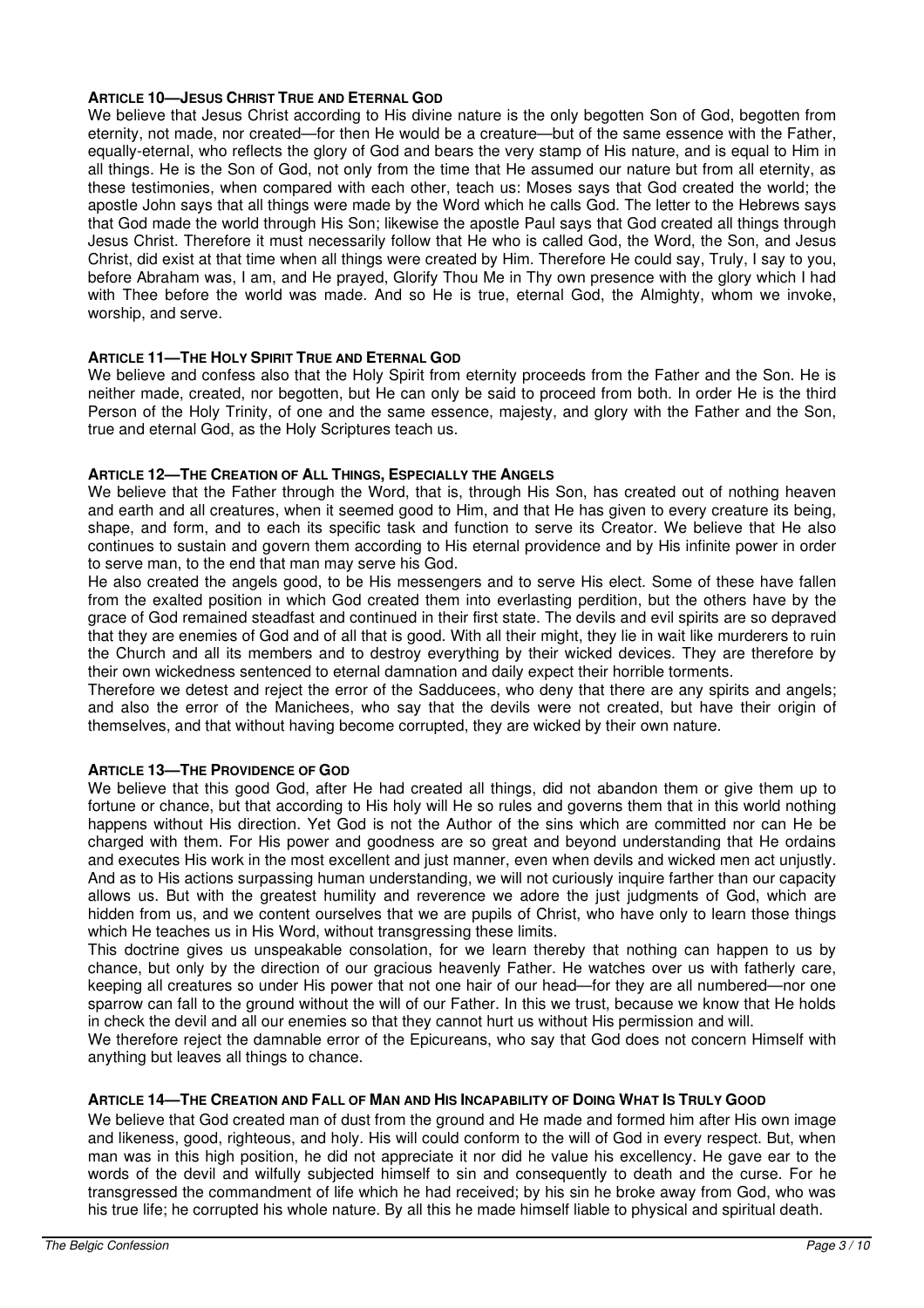Since man became wicked and perverse, corrupt in all his ways, he has lost all his excellent gifts which he had once received from God. He has nothing left but some small traces, which are sufficient to make man inexcusable. For whatever light is in us has changed into darkness, as Scripture teaches us, The light shines in the darkness, and the darkness has not overcome it; where the apostle John calls mankind darkness.

Therefore we reject all teaching contrary to this concerning the free will of man, since man is but a slave to sin and no one can receive anything except what is given him from heaven. For who dares to boast that he of himself can do any good, when Christ says: No one can come to Me unless the Father who sent Me draws him? Who will glory in his own will, when he understands that the mind that is set on the flesh is hostile to God? Who can speak of his knowledge, since the unspiritual man does not receive the gifts of the Spirit of God? In short, who dares to claim anything, when he realizes that we are not competent of ourselves to claim anything as coming from us, but that our competence is from God? Therefore what the apostle says must justly remain sure and firm: God is at work in you both to will and to work for His good pleasure. For there is no understanding nor will conformable to the understanding and will of God unless Christ has brought it about; as He teaches us: Apart from Me you can do nothing.

# **ARTICLE 15—ORIGINAL SIN**

We believe that by the disobedience of Adam original sin has spread throughout the whole human race. It is a corruption of the entire nature of man and a hereditary evil which infects even infants in their mother's womb. As a root it produces in man all sorts of sin. It is, therefore, so vile and abominable in the sight of God that it is sufficient to condemn the human race. It is not abolished nor eradicated even by baptism, for sin continually streams forth like water welling up from this woeful source. Yet, in spite of all this, original sin is not imputed to the children of God to their condemnation but by His grace and mercy is forgiven them. This does not mean that the believers may sleep peacefully in their sin, but that the awareness of this corruption may make them often groan as they eagerly wait to be delivered from this body of death.

In this regard we reject the error of the Pelagians, who say that this sin is only a matter of imitation.

# **ARTICLE 16—DIVINE ELECTION**

We believe that, when the entire offspring of Adam plunged into perdition and ruin by the transgression of the first man, God manifested Himself to be as He is: merciful and just. Merciful, in rescuing and saving from this perdition those whom in His eternal and unchangeable counsel He has elected in Jesus Christ our Lord by His pure goodness, without any consideration of their works. Just, in leaving the others in the fall and perdition into which they have plunged themselves.

# **ARTICLE 17—THE RESCUE OF FALLEN MAN**

We believe that, when He saw that man had thus plunged himself into physical and spiritual death and made himself completely miserable, our gracious God in His marvellous wisdom and goodness set out to seek man when he trembling fled from Him. He comforted him with the promise that He would give him His Son, born of woman, to bruise the head of the serpent and to make man blessed.

# **ARTICLE 18—THE INCARNATION OF THE SON OF GOD**

We confess, therefore, that God has fulfilled the promise He made to the fathers by the mouth of His holy prophets when, at the time appointed by Him, He sent into the world His own only-begotten and eternal son, who took the form of a servant and was born in the likeness of men. He truly assumed a real human nature with all its infirmities, without sin, for He was conceived in the womb of the blessed virgin Mary by the power of the Holy Spirit and not by the act of a man. He not only assumed human nature as to the body, but also a true human soul, in order that He might be a real man. For since the soul was lost as well as the body, it was necessary that He should assume both to save both.

Contrary to the heresy of the Anabaptists, who deny that Christ assumed human flesh of His mother, we therefore confess that Christ partook of the flesh and blood of the children.

He is a fruit of the loins of David; born of the seed of David according to the flesh; a fruit of the womb of the virgin Mary; born of woman; a branch of David; a shoot from the stump of Jesse; sprung from the tribe of Judah; descended from the Jews according to the flesh; of the seed of Abraham, since the Son was concerned with the descendants of Abraham. Therefore He had to be made like His brethren in every respect, yet without sin. In this way He is in truth our Immanuel, that is, God with us.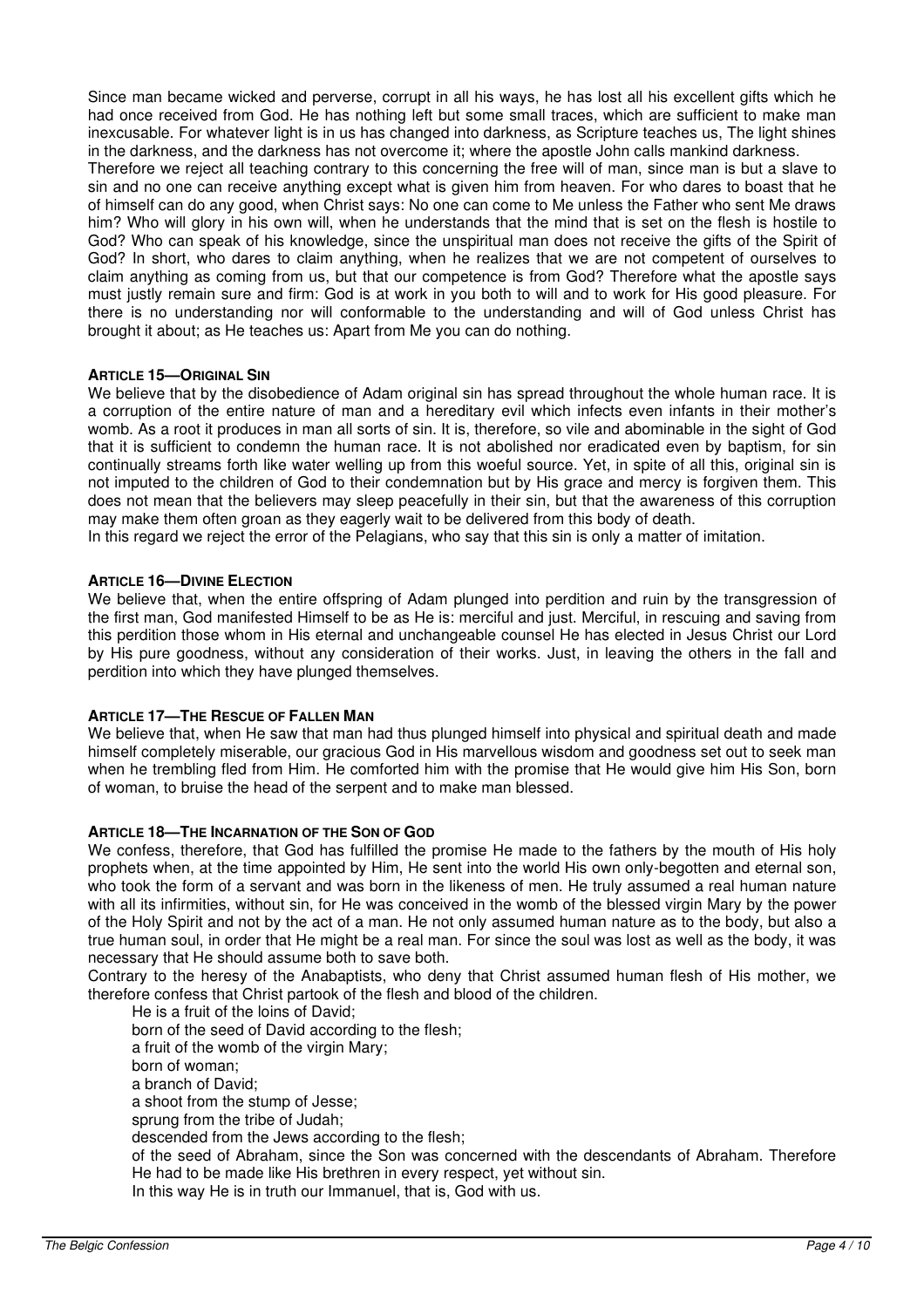# **ARTICLE 19—THE TWO NATURES IN THE ONE PERSON OF CHRIST**

We believe that by this conception the person of the Son of God is inseparably united and joined with the human nature, so that there are not two sons of God, nor two persons, but two natures united in one single person. Each nature retains its own distinct properties: His divine nature has always remained uncreated, without beginning of days or end of life, filling heaven and earth. His human nature has not lost its properties; it has beginning of days and remains created. It is finite and retains all the properties of a true body. Even though, by His resurrection, He has given immortality to His human nature, He has not changed its reality, since our salvation and resurrection also depend on the reality of His body.

However, these two natures are so closely united in one person that they were not even separated by His death. Therefore, what He, when dying, committed into the hands of His Father was a real human spirit that departed from His body. Meanwhile His divinity always remained united with His human nature, even when He was lying in the grave. And the divine nature always remained in Him just as it was in Him when He was a little child, even though it did not manifest itself as such for a little while.

For this reason we profess Him to be true God and true man: true God in order to conquer death by His power; and true man that He might die for us according to the infirmity of His flesh.

#### **ARTICLE 20—THE JUSTICE AND MERCY OF GOD IN CHRIST**

We believe that God, who is perfectly merciful and just, sent His Son to assume that nature in which disobedience had been committed, to make satisfaction in that same nature; and to bear the punishment of sin by His most bitter passion and death. God therefore manifested His justice against His Son when He laid our iniquity on Him, and poured out His goodness and mercy on us, who were guilty and worthy of damnation. Out of a most perfect love He gave His Son to die for us and He raised Him for our justification that through Him we might obtain immortality and life eternal.

#### **ARTICLE 21—THE SATISFACTION OF CHRIST OUR HIGH PRIEST**

We believe that Jesus Christ was confirmed by an oath to be a High Priest for ever, after the order of Melchizedek. He presented Himself in our place before His Father, appeasing God's wrath by His full satisfaction, offering Himself on the tree of the cross, where He poured out His precious blood to purge away our sins, as the prophets had foretold. For it is written, Upon Him was the chastisement that made us whole and with His stripes we are healed. Like a lamb He was led to the slaughter. He was numbered with the transgressors, and condemned as a criminal by Pontius Pilate, though he had first declared Him innocent. He restored what He had not stolen. He died as the righteous for the unrighteous. He suffered in body and soul, feeling the horrible punishment caused by our sins, and His sweat became like great drops of blood falling down upon the ground. Finally, He exclaimed, My God, My God, why hast Thou forsaken Me? All this He endured for the forgiveness of our sins.

Therefore we justly say, with Paul, that we know nothing except Jesus Christ and Him crucified. We count everything as loss because of the surpassing worth of knowing Jesus our Lord. We find comfort in His wounds and have no need to seek or invent any other means of reconciliation with God than this only sacrifice, once offered, by which the believers are perfected for all times. This is also the reason why the angel of God called Him Jesus, that is, Saviour, because He would save His people from their sins.

#### **ARTICLE 22—OUR JUSTIFICATION THROUGH FAITH IN CHRIST**

We believe that, in order that we may obtain the true knowledge of this great mystery, the Holy Spirit kindles in our hearts a true faith. This faith embraces Jesus Christ with all His merits, makes Him our own, and does not seek anything besides Him. For it must necessarily follow, either that all we need for our salvation is not in Jesus Christ or, if it is all in Him, that one who has Jesus Christ through faith, has complete salvation. It is, therefore, a terrible blasphemy to assert that Christ is not sufficient, but that something else is needed besides Him; for the conclusion would then be that Christ is only half a Saviour.

Therefore we rightly say with Paul that we are justified by faith alone, or by faith apart from works of law. Meanwhile, strictly speaking, we do not mean that faith as such justifies us, for faith is only the instrument by which we embrace Christ our righteousness; He imputes to us all His merits and as many holy works as He has done for us and in our place. Therefore Jesus Christ is our righteousness, and faith is the instrument that keeps us with Him in the communion of all His benefits. When those benefits have become ours, they are more than sufficient to acquit us of our sins.

#### **ARTICLE 23—OUR RIGHTEOUSNESS BEFORE GOD**

We believe that our blessedness lies in the forgiveness of our sins for Jesus Christ's sake and that there our righteousness before God consists, as David and teach us. They pronounce a blessing upon the man to whom God reckons righteousness apart from works. The apostle also says that we are justified by His grace as a gift, through the redemption which is in Christ Jesus.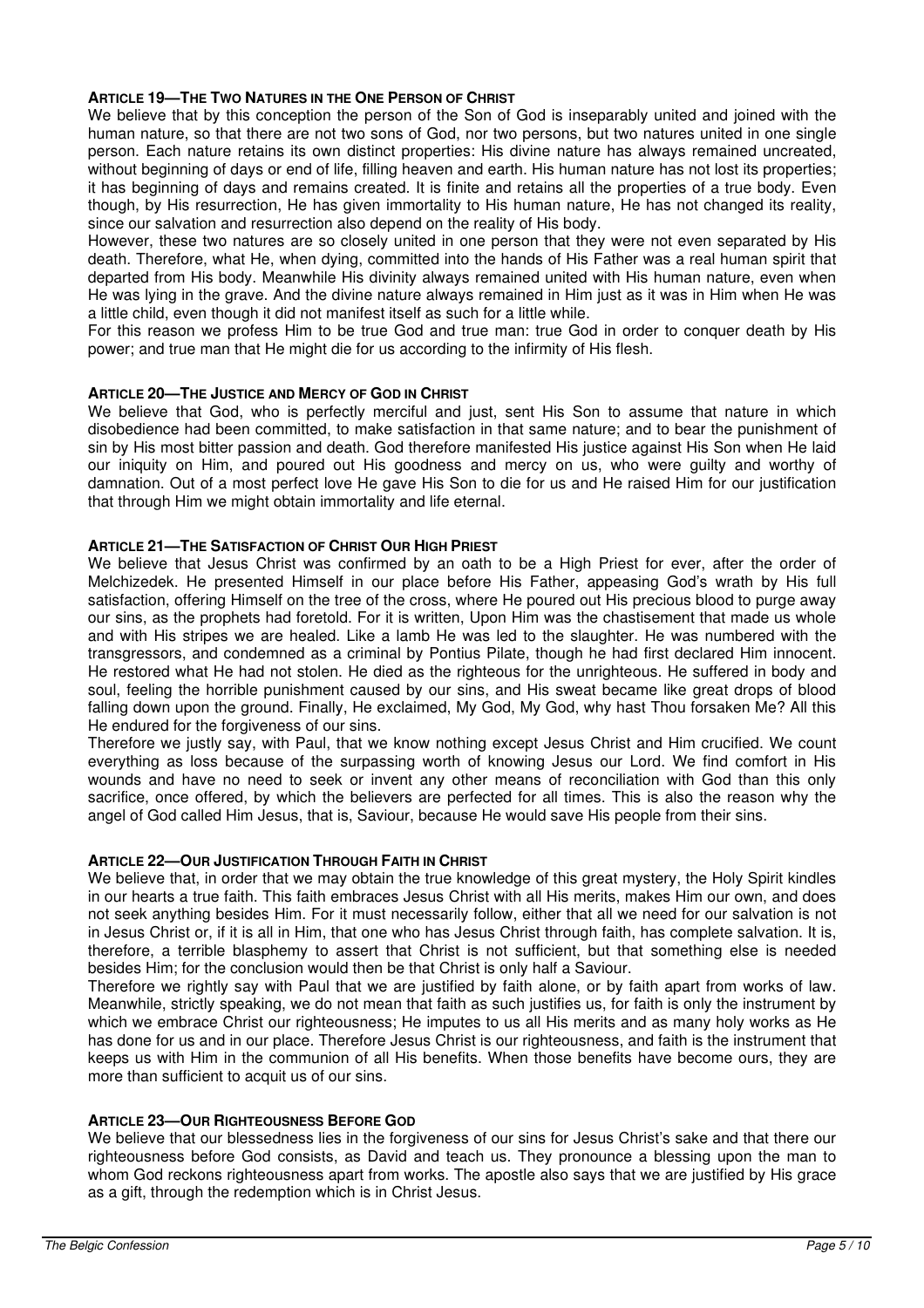Therefore we always hold to this firm foundation. We give all the glory to God, humble ourselves before Him, and acknowledge ourselves to be what we are. We do not claim anything for ourselves or our merits, but rely and rest on the only obedience of Jesus Christ crucified; His obedience is ours when we believe in Him. This is sufficient to cover all our iniquities and to give us confidence in drawing near to God, freeing our conscience of fear, terror, and dread, so that we do not follow the example of our first father, Adam, who trembling tried to hide and covered himself with fig leaves. For indeed, if we had to appear before God, relying—be it ever so little—on ourselves or some other creature, (woe be to us!) we would be consumed. Therefore everyone must say with David, O LORD, enter not into judgment with Thy servant, for no man living is righteous before Thee.

# **ARTICLE 24—MAN'S SANCTIFICATION AND GOOD WORKS**

We believe that this true faith, worked in man by the hearing of God's Word and by the operation of the Holy Spirit, regenerates him and makes him a new man. It makes him live a new life and frees him from the slavery of sin. Therefore it is not true that this justifying faith makes man indifferent to living a good and holy life. On the contrary, without it no one would ever do anything out of love for God, but only out of self-love or fear of being condemned. It is therefore impossible for this holy faith to be inactive in man, for we do not speak of an empty faith but of what Scripture calls faith working through love. This faith induces man to apply himself to those works which God has commanded in His Word. These works, proceeding from the good root of faith, are good and acceptable in the sight of God, since they are all sanctified by His grace. Nevertheless, they do not count toward our justification. For through faith in Christ we are justified, even before we do any good works. Otherwise they could not be good any more than the fruit of a tree can be good unless the tree itself is good.

Therefore we do good works, but not for merit. For what could we merit? We are indebted to God, rather than He to us, for the good works we do, since it is He who is at work in us, both to will and to work for His good pleasure. Let us keep in mind what is written: So you also, when you have done all that is commanded you, say, "We are unworthy servants; we have only done what was our duty." Meanwhile we do not deny that God rewards good works, but it is by His grace that He crowns His gifts.

Furthermore, although we do good works, we do not base our salvation on them. We cannot do a single work that is not defiled by our flesh and does not deserve punishment. Even if we could show one good work, the remembrance of one sin is enough to make God reject it. We would then always be in doubt, tossed to and fro without any certainty, and our poor consciences would be constantly tormented, if they did not rely on the merit of the death and passion of our Saviour.

## **ARTICLE 25—CHRIST, THE FULFILMENT OF THE LAW**

We believe that the ceremonies and symbols of the law have ceased with the coming of Christ, and that all shadows have been fulfilled, so that the use of them ought to be abolished among Christians. Yet their truth and substance remain for us in Jesus Christ, in whom they have been fulfilled.

In the meantime we still use the testimonies taken from the law and the prophets, both to confirm us in the doctrine of the gospel and to order our life in all honour, according to God's will and to His glory.

#### **ARTICLE 26—CHRIST'S INTERCESSION**

We believe that we have no access to God except through the only Mediator and Advocate Jesus Christ the righteous. For this purpose He became man, uniting together the divine and human nature, that we men might not be barred from but have access to the divine majesty. This Mediator, however, whom the Father has ordained between Himself and us, should not frighten us by His greatness, so that we look for another according to our fancy. There is no creature in heaven or on earth who loves us more than Jesus Christ. Though He was in the form of God, He emptied Himself, taking the form of man and of a servant for us, and was made like His brethren in every respect. If, therefore, we had to look for another intercessor, could we find one who loves us more than He who laid down His life for us, even while we were His enemies? If we had to look for one who has authority and power, who has more than He who is seated at the right hand of the Father and who has all authority in heaven and on earth? Moreover, who will be heard more readily than God's own well-beloved Son?

Therefore it was pure lack of trust which introduced the custom of dishonouring the saints rather than honouring them, doing what they themselves never did nor required. On the contrary, they constantly rejected such honour according to their duty, as appears from their writings. Here one ought not to bring in our unworthiness, for it is not a question of offering our prayers on the basis of our own worthiness, but only on the basis of the excellence and worthiness of Jesus Christ, whose righteousness is ours by faith.

Therefore with good reason, to take away from us this foolish fear or rather distrust, the author of Hebrews says to us that Jesus Christ was made like His brethren in every respect, so that He might become a merciful and faithful High Priest in the service of God, to make expiation for the sins of the people. For because He Himself has suffered and been tempted, He is able to help those who are tempted. Further, to encourage us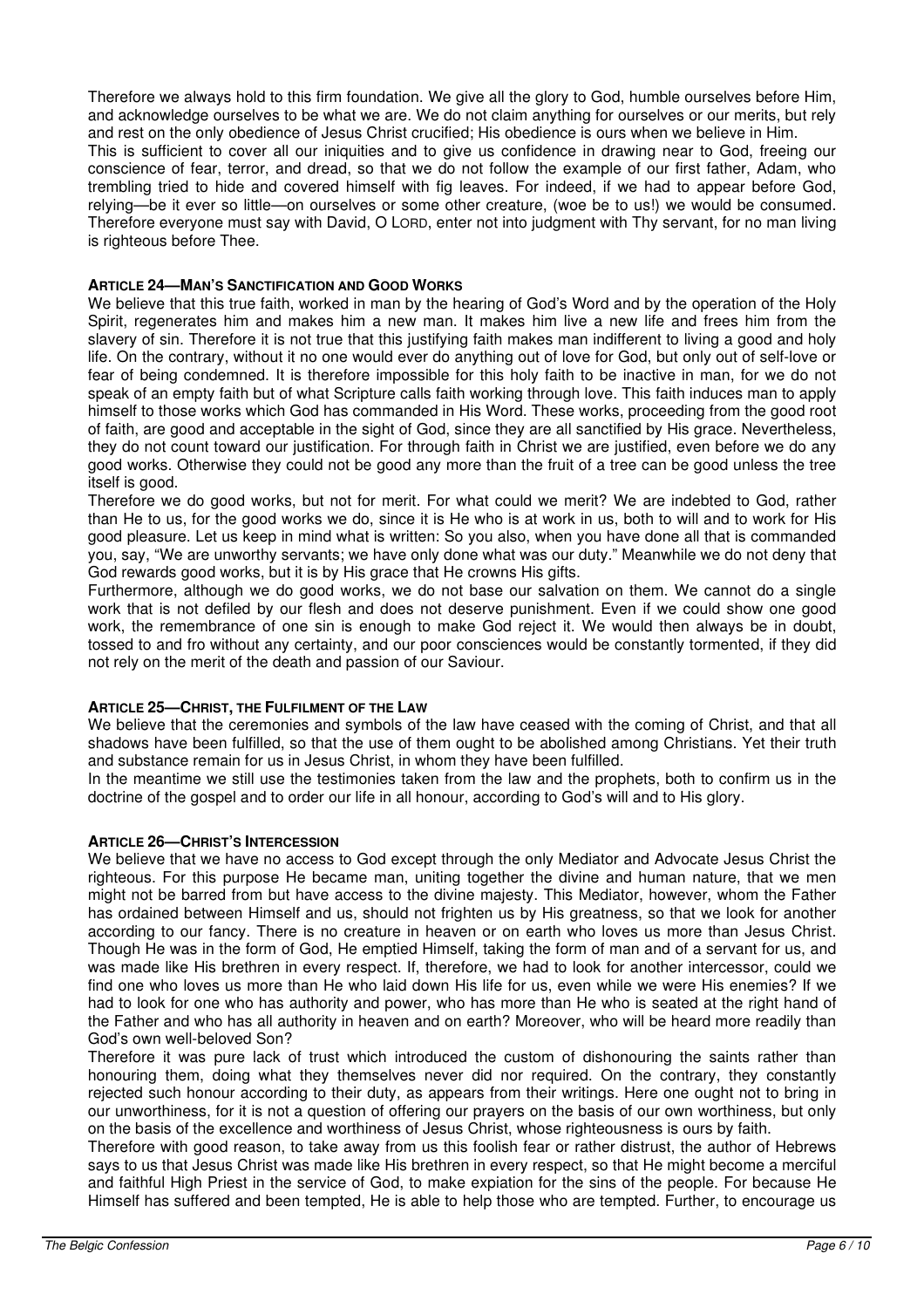more to go to Him, he says: Since then we have a great High Priest who has passed through the heavens, Jesus, the Son of God, let us hold fast our confession. For we have not a High Priest who is unable to sympathize with our weaknesses, but one who in every respect has been tempted as we are, yet without sin. Let us then with confidence draw near to the throne of grace, that we may receive mercy and find grace to help in time of need. The same letter says: Therefore brethren, since we have confidence to enter the sanctuary by the blood of Jesus . . . let us draw near with a true heart in full assurance of faith, etc. Also, Christ holds His priesthood permanently, because He continues forever. Consequently He is able for all time to save those who draw near to God through Him, since He always lives to make intercession for them. What more is needed? Christ Himself says: I am the way, and the truth, and the life; no one comes to the Father, but by Me. Why should we look for another advocate? It has pleased God to give us His Son as our Advocate. Let us then not leave Him for another, or even look for another, without ever finding one. For when God gave Him to us, He knew very well that we were sinners.

In conclusion, according to the command of Christ, we call upon the heavenly Father through Christ our only Mediator, as we are taught in the Lord's prayer. We rest assured that we shall obtain all we ask of the Father in His Name.

# **ARTICLE 27—THE CATHOLIC OR UNIVERSAL CHURCH**

We believe and profess one catholic or universal Church, which is a holy congregation and assembly of the true Christian believers, who expect their entire salvation in Jesus Christ, are washed by His blood, and are sanctified and sealed by the Holy Spirit.

This Church has existed from the beginning of the world and will be to the end, for Christ is an eternal King who cannot be without subjects. This holy Church is preserved by God against the fury of the whole world, although for a while it may look very small and as extinct in the eyes of man. Thus during the perilous reign of Ahab, the Lord kept for Himself seven thousand persons who had not bowed their knees to Baal.

Moreover, this holy Church is not confined or limited to one particular place or to certain persons, but is spread and dispersed throughout the entire world. However, it is joined and united with heart and will, in one and the same Spirit, by the power of faith.

# **ARTICLE 28—EVERYONE'S DUTY TO JOIN THE CHURCH**

We believe, since this holy assembly and congregation is the assembly of the redeemed and there is no salvation outside of it, that no one ought to withdraw from it, content to be by himself, no matter what his state or quality may be. But all and everyone are obliged to join it and unite with it, maintaining the unity of the Church. They must submit themselves to its instruction and discipline, bend their necks under the yoke of Jesus Christ, and serve the edification of the brothers and sisters, according to the talents which God has given them as members of the same body.

To observe this more effectively, it is the duty of all believers, according to the Word of God, to separate from those who do not belong to the Church and to join this assembly wherever God has established it. They should do so even though the rulers and edicts of princes were against it, and death or physical punishment might follow.

All therefore who draw away from the Church or fail to join it act contrary to the ordinance of God.

# **ARTICLE 29—THE MARKS OF THE TRUE AND THE FALSE CHURCH**

We believe that we ought to discern diligently and very carefully from the Word of God what is the true Church, for all sects which are in the world today claim for themselves the name of Church. We are not speaking here of the hypocrites, who are mixed in the Church along with the good and yet are not part of the Church, although they are outwardly in it. We are speaking of the body and the communion of the true Church which must be distinguished from all sects that call themselves the Church.

The true Church is to be recognized by the following marks: It practises the pure preaching of the gospel. It maintains the pure administration of the sacraments as Christ instituted them. It exercises Church discipline for correcting and punishing sins. In short, it governs itself according to the pure Word of God, rejecting all things contrary to it and regarding Jesus Christ as the only Head. Hereby the true Church can certainly be known and no one has the right to separate from it.

Those who are of the Church may be recognized by the marks of Christians. They believe in Jesus Christ the only Saviour, flee from sin and pursue righteousness, love the true God and their neighbour without turning to the right or left, and crucify their flesh and its works. Although great weakness remains in them, they fight against it by the Spirit all the days of their life. They appeal constantly to the blood, suffering, death, and obedience of Jesus Christ, in whom they have forgiveness of their sins through faith in Him.

The false church assigns more authority to itself and its ordinances than to the Word of God. It does not want to submit itself to the yoke of Christ. It does not administer the sacraments as Christ commanded in His Word, but adds to them and subtracts from them as it pleases. It bases itself more on men than on Jesus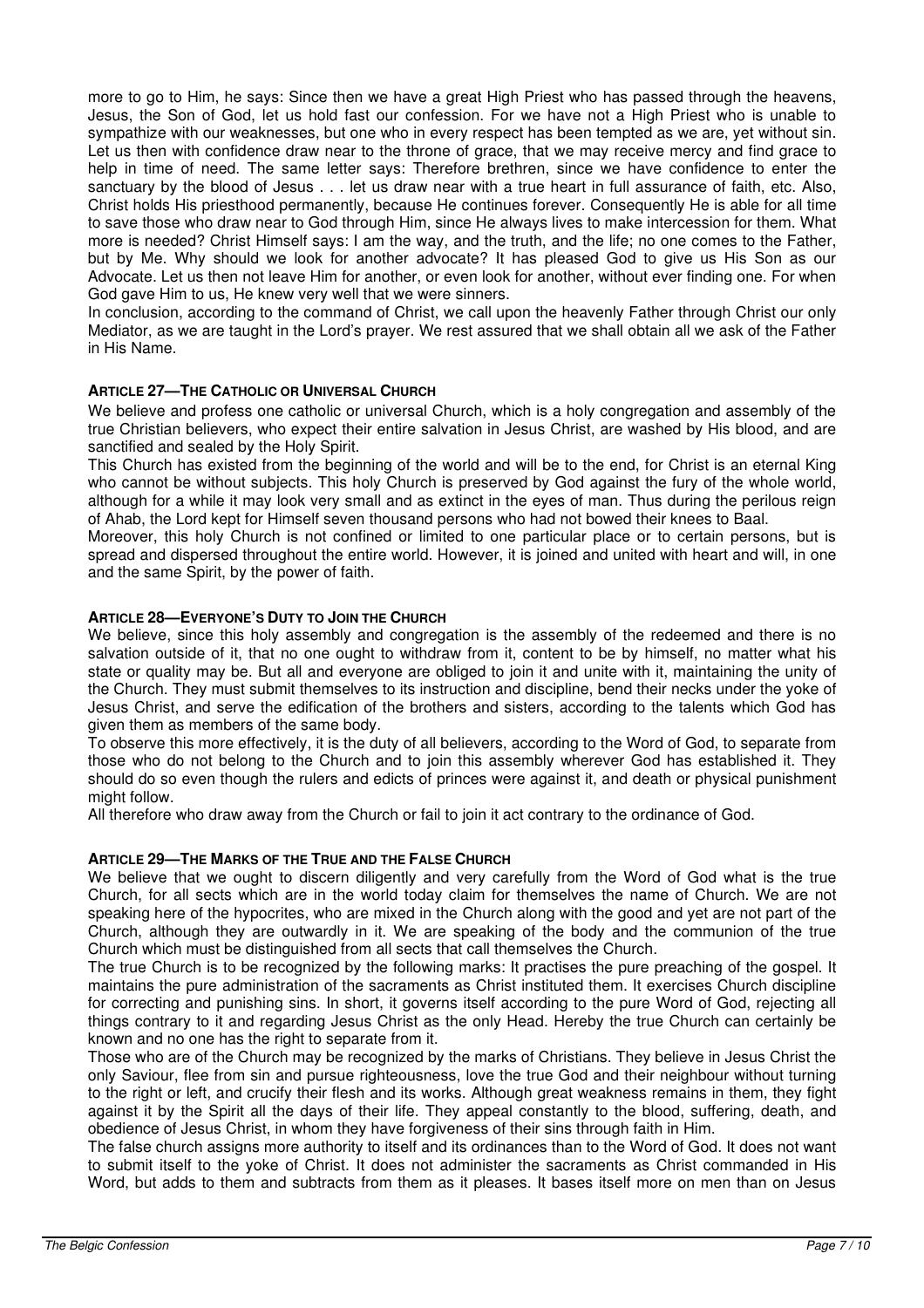Christ. It persecutes those who live holy lives according to the Word of God and who rebuke the false church for its sins, greed, and idolatries.

These two Churches are easily recognized and distinguished from each other.

# **ARTICLE 30—THE GOVERNMENT OF THE CHURCH**

We believe that this true Church must be governed according to the Spiritual order which our Lord has taught us in His Word. There should be ministers or pastors to preach the Word of God and to administer the sacraments; there should also be elders and deacons who, together with the pastors, form the council of the Church. By these means they preserve the true religion; they see to it that the true doctrine takes its course, that evil men are disciplined in a spiritual way and are restrained, and also that the poor and all the afflicted are helped and comforted according to their need. By these means everything will be done well and in good order when faithful men are chosen in agreement with the rule that the apostle Paul gave to Timothy.

# **ARTICLE 31—THE OFFICERS OF THE CHURCH**

We believe that ministers of God's Word, elders, and deacons ought to be chosen to their offices by lawful election of the Church, with prayer and in good order, as stipulated by the Word of God. Therefore everyone shall take care not to intrude by improper means. He shall wait for the time that he is called by God so that he may have sure testimony and thus be certain that his call comes from the Lord. Ministers of the Word, in whatever place they are, have equal power and authority, for they are all servants of Jesus Christ, the only universal Bishop and the only Head of the Church. In order that this holy ordinance of God may not be violated or rejected, we declare that everyone must hold the ministers of the Word and the elders of the Church in special esteem because of their work, and as much as possible be at peace with them without grumbling or arguing.

# **ARTICLE 32—THE ORDER AND DISCIPLINE OF THE CHURCH**

We believe that, although it is useful and good for those who govern the Church to establish a certain order to maintain the body of the Church, they must at all times watch that they do not deviate from what Christ, our only Master, has commanded. Therefore we reject all human inventions and laws introduced into the worship of God which bind and compel the consciences in any way. We accept only what is proper to preserve and promote harmony and unity and to keep all in obedience to God. To that end, discipline and excommunication ought to be exercised in agreement with the Word of God.

# **ARTICLE 33—THE SACRAMENTS**

We believe that our gracious God, mindful of our insensitivity and infirmity, has ordained sacraments to seal His promises to us and to be pledges of His good will and grace towards us. He did so to nourish and sustain our faith. He has added these to the Word of the gospel to represent better to our external senses both what He declares to us in His Word and what He does inwardly in our hearts. Thus He confirms to us the salvation which He imparts to us. Sacraments are visible signs and seals of something internal and invisible, by means of which God works in us through the power of the Holy Spirit. Therefore the signs are not void and meaningless so that they deceive us. For Jesus Christ is their truth; apart from Him they would be nothing. Moreover, we are satisfied with the number of sacraments which Christ our Master has instituted for us, namely, two: the sacrament of baptism and the holy supper of Jesus Christ.

# **ARTICLE 34—THE SACRAMENT OF BAPTISM**

We believe and confess that Jesus Christ, who is the end of the law, has by His shed blood put an end to every other shedding of blood that one could or would make as an expiation or satisfaction for sins. He has abolished circumcision, which involved blood, and has instituted in its place the sacrament of baptism. By baptism we are received into the Church of God and set apart from all other peoples and false religions, to be entirely committed to Him whose mark and emblem we bear. This serves as a testimony to us that He will be our God and gracious Father for ever.

For that reason He has commanded all those who are His to be baptized with plain water, into the Name of the Father and of the Son and of the Holy Spirit. By this He signifies to us that as water washes away the dirt of the body when poured on us, and as water is seen on the body of the baptized when sprinkled on him, so the blood of Christ, by the Holy Spirit, does the same thing internally to the soul. It washes and cleanses our soul from sin and regenerates us from children of wrath into children of God. This is not brought about by the water as such but by the sprinkling of the precious blood of the Son of God, which is our Red Sea, through which we must pass to escape the tyranny of Pharaoh, that is, the devil, and enter into the spiritual land of Canaan.

Thus the ministers on their part give us the sacrament and what is visible, but our Lord gives us what is signified by the sacrament, namely, the invisible gifts and grace. He washes, purges, and cleanses our souls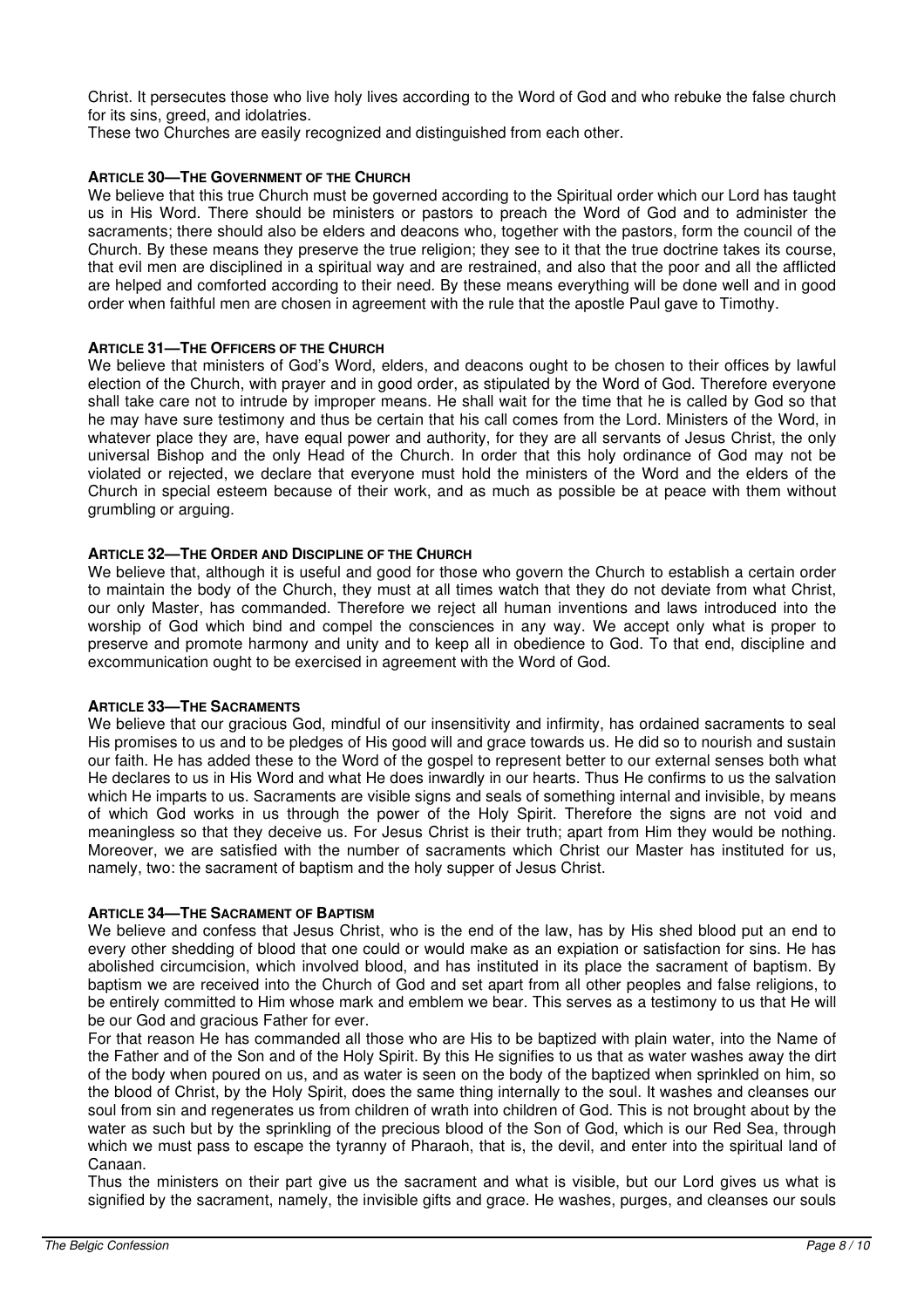of all filth and unrighteousness, renews our hearts and fills them with all comfort, gives us true assurance of His fatherly goodness, clothes us with the new nature, and takes away the old nature with all its works.

We believe, therefore, that anyone who aspires to eternal life ought to be baptized only once. Baptism should never be repeated, for we cannot be born twice. Moreover, baptism benefits us not only when the water is on us and when we receive it, but throughout our whole life. For that reason we reject the error of the Anabaptists, who are not content with a single baptism received only once, and who also condemn the baptism of the little children of believers. We believe that these children ought to be baptized and sealed with the sign of the covenant, as infants were circumcised in Israel on the basis of the same promises which are now made to our children. Indeed, Christ shed His blood to wash the children of believers just as much as He shed it for adults. Therefore they ought to receive the sign and sacrament of what Christ has done for them, as the Lord commanded in the law that a lamb was to be offered shortly after children were born. This was a sacrament of the passion and death of Jesus Christ. Because baptism has the same meaning for our children as circumcision had for the people of Israel, Paul calls baptism the circumcision of Christ.

# **ARTICLE 35—THE SACRAMENT OF THE LORD'S SUPPER**

We believe and confess that our Saviour Jesus Christ has instituted the sacrament of the holy supper to nourish and sustain those whom He has already regenerated and incorporated into His family, which is His Church.

Those who are born anew have a twofold life. One is physical and temporal, which they received in their first birth and it is common to all men. The other is spiritual and heavenly, which is given them in their second birth and is effected by the word of the gospel in the communion of the body of Christ. This life is not common to all but only to the elect of God.

For the support of the physical and earthly life God has ordained earthly and material bread. This bread is common to all just as life is common to all. For the support of the spiritual and heavenly life, which believers have, He has sent them a living bread which came down from heaven, namely, Jesus Christ, who nourishes and sustains the spiritual life of the believers when He is eaten by them, that is, spiritually appropriated and received by faith.

To represent to us the spiritual and heavenly bread, Christ has instituted earthly and visible bread as a sacrament of His body and wine as a sacrament of His blood. He testifies to us that as certainly as we take and hold the sacrament in our hands and eat and drink it with our mouths, by which our physical life is then sustained, so certainly do we receive by faith, as the hand and mouth of our soul, the true body and true blood of Christ, our only Saviour, in our souls for our spiritual life.

It is beyond any doubt that Jesus Christ did not commend His sacraments to us in vain. Therefore He works in us all that He represents to us by these holy signs. We do not understand the manner in which this is done, just as we do not comprehend the hidden activity of the Spirit of God. Yet we do not go wrong when we say that what we eat and drink is the true, natural body and the true blood of Christ. However, the manner in which we eat it is not by mouth but in the spirit by faith. In that way Jesus Christ always remains seated at the right hand of God His Father in heaven; yet He does not cease to communicate Himself to us by faith. This banquet is a spiritual table at which Christ makes us partakers of Himself with all His benefits and gives us the grace to enjoy both Himself and the merit of His suffering and death. He nourishes, strengthens, and comforts our poor, desolate souls by the eating of His flesh, and refreshes and renews them by the drinking of His blood.

Although the sacrament is joined together with that which is signified, the latter is not always received by all. The wicked certainly takes the sacrament to his condemnation, but he does not receive the truth of the sacrament. Thus Judas and Simon the sorcerer both received the sacrament, but they did not receive Christ, who is signified by it. He is communicated exclusively to the believers.

Finally, we receive this holy sacrament in the congregation of the people of God with humility and reverence as we together commemorate the death of Christ our Saviour with thanksgiving and we confess our faith and Christian religion. Therefore no one should come to this table without careful self-examination, lest by eating this bread and drinking from this cup, he eat and drink judgment upon himself. In short, we are moved by the use of this holy sacrament to a fervent love of God and our neighbours. Therefore we reject as desecrations all additions and damnable inventions which men have mixed with the sacraments. We declare that we should be content with the ordinance taught by Christ and His apostles and should speak about it as they have spoken.

# **ARTICLE 36—THE CIVIL GOVERNMENT**

We believe that, because of the depravity of mankind, our gracious God has ordained kings, princes, and civil officers. He wants the world to be governed by laws and policies, in order that the licentiousness of men be restrained and that everything be conducted among them in good order. For that purpose He has placed the sword in the hand of the government to punish wrongdoers and to protect those who do what is good. Their task of restraining and sustaining is not limited to the public order but includes the protection of the